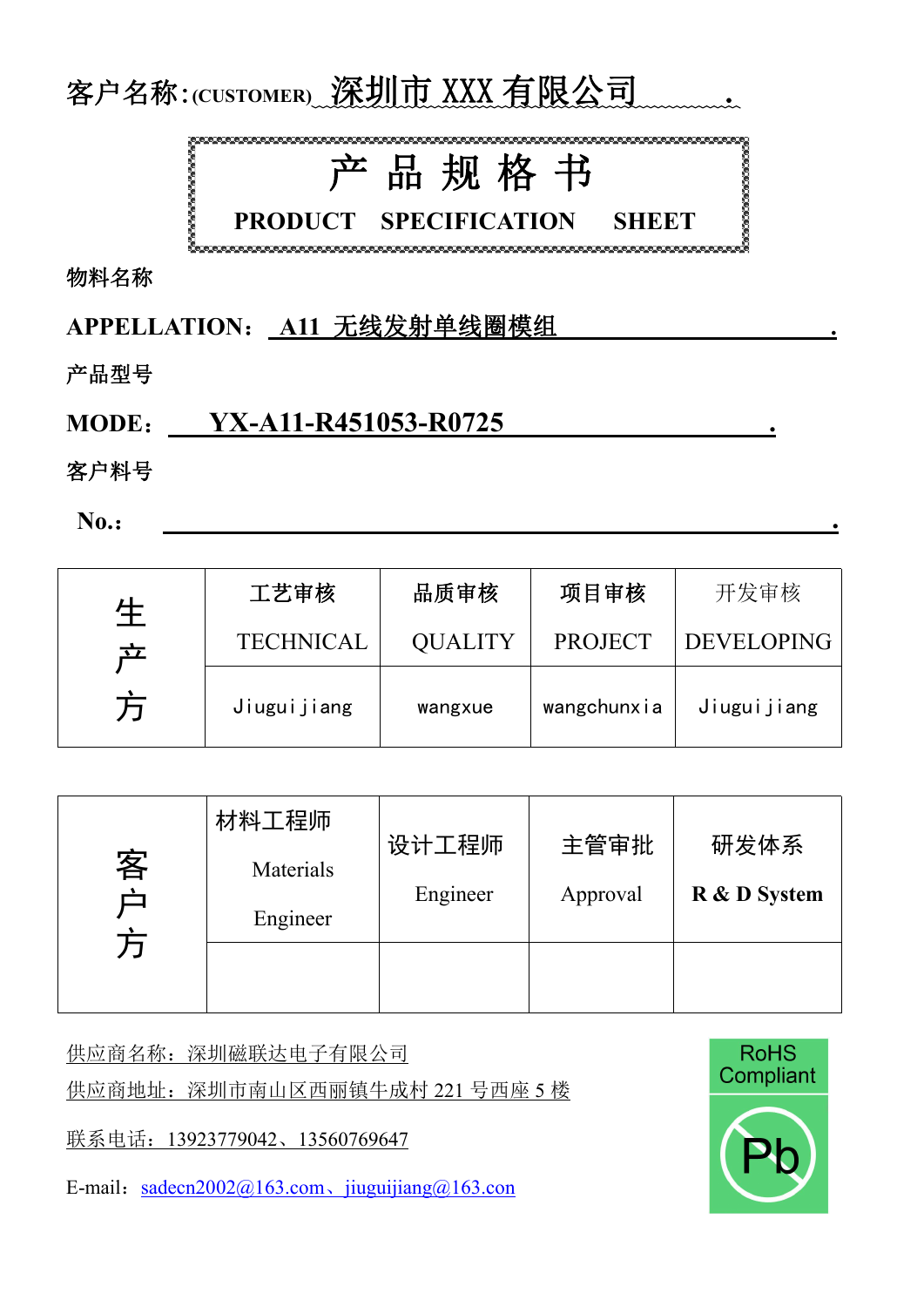变更履历表

| 变更日期       | 变更内容 | 版次         | 备注 |
|------------|------|------------|----|
| 2019-06-26 | 新制作  | ${\bf A0}$ |    |
|            |      |            |    |
|            |      |            |    |
|            |      |            |    |
|            |      |            |    |
|            |      |            |    |
|            |      |            |    |
|            |      |            |    |
|            |      |            |    |
|            |      |            |    |
|            |      |            |    |
|            |      |            |    |
|            |      |            |    |
|            |      |            |    |
|            |      |            |    |
|            |      |            |    |
|            |      |            |    |
|            |      |            |    |
|            |      |            |    |
|            |      |            |    |
|            |      |            |    |
|            |      |            |    |
|            |      |            |    |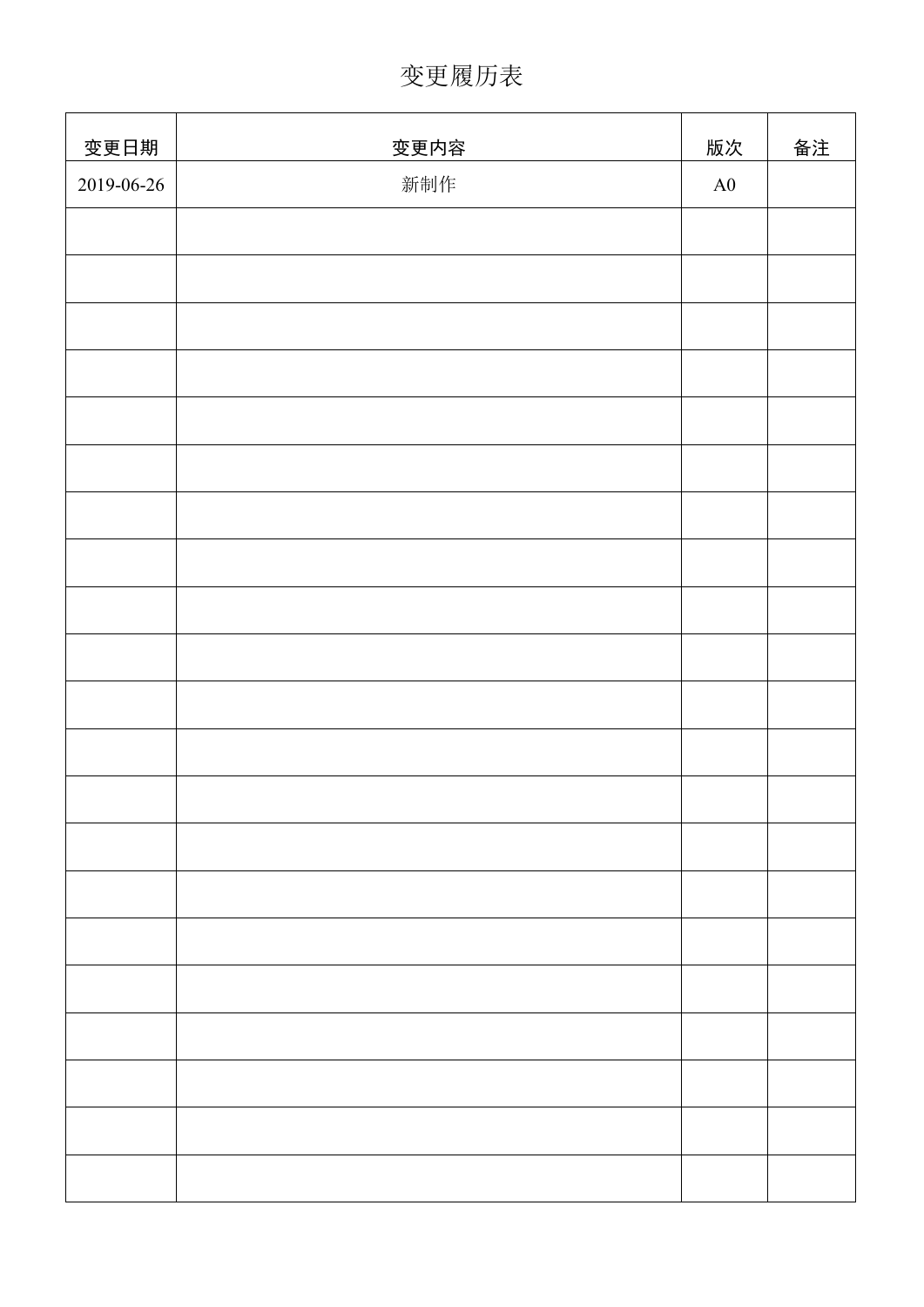| 1. DIMENSIONS & MARKING:           |                                                                                                                     |                 |                     |                                          |                |         |                                |
|------------------------------------|---------------------------------------------------------------------------------------------------------------------|-----------------|---------------------|------------------------------------------|----------------|---------|--------------------------------|
|                                    | Щ<br>Ш                                                                                                              | اسا             |                     | $\circ$<br>$\mathbf{m}$<br>$\hfill \Box$ | ⋖              |         |                                |
| <b>Symbol</b>                      | $\mathbf{A}$                                                                                                        | B               | $\mathbf C$         | D                                        | $\bf{E}$       |         | $\mathbf{F}$                   |
| Value(mm)                          | $45.00 \pm 1.0$                                                                                                     | $40.00 \pm 1.0$ | $20.00 \pm 0.5$     | $5.50 \pm 0.5$                           | $3.00 \pm 1.0$ |         | $25.00 \pm 1.0$                |
| 2. ELECTRICAL SPECIFICATIONS @25°C |                                                                                                                     |                 |                     |                                          |                |         |                                |
| 2.1                                | Operating Temperature range: -40℃~+85℃                                                                              |                 |                     |                                          |                |         |                                |
| 2.2<br>2.3                         | Storage temperature range: $-25^{\circ}$ C TO +125 <sup>°</sup> C<br>The test frequency: 100 KHz, 100mV @ 25°C, 65% |                 |                     |                                          |                |         |                                |
| 2.4                                | Inductance : $6.30 \pm 10\%$ µH.                                                                                    |                 |                     |                                          |                |         |                                |
| 2.5                                | Diameter: 0.07mm*100P                                                                                               |                 |                     |                                          |                |         |                                |
| Turns Ratio: 10T<br>2.6            |                                                                                                                     |                 |                     |                                          |                |         |                                |
| Q Value: 40 MIN<br>2.7             |                                                                                                                     |                 |                     |                                          |                |         |                                |
| $DCR: 75m \Omega$ MAX<br>2.8       |                                                                                                                     |                 |                     |                                          |                |         |                                |
| <b>DRAWN BY:</b>                   | <b>CHECKED BY:</b>                                                                                                  |                 | <b>APPROVED BY:</b> | <b>CUSTOMER:</b>                         |                |         |                                |
| jiuguijiang                        | jiuguijiang                                                                                                         |                 | wangchunxia         |                                          |                |         | PART NO.: YX-A11-R451053-R0725 |
|                                    |                                                                                                                     |                 |                     |                                          |                | REV.: A |                                |
|                                    |                                                                                                                     |                 | 深圳磁联达电子有限公司         |                                          |                |         | PAGE: 3 Of 4                   |